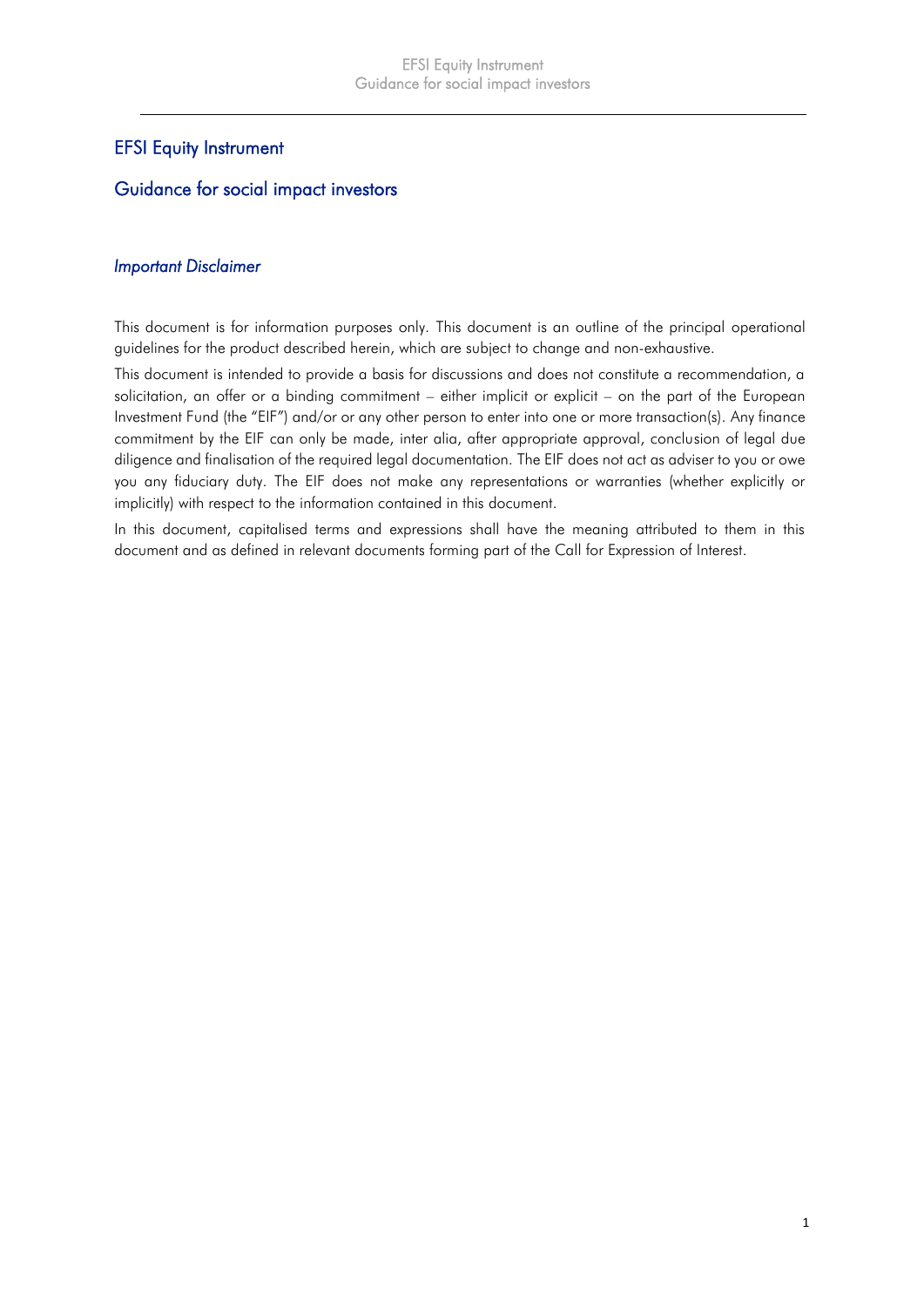## 1. Strengthening the social dimension of EFSI

This document aims to describe the context for social impact investments that the European Investment Fund ("the EIF") will be seeking as part of the [EFSI Equity Instrument,](http://www.eif.org/what_we_do/efsi/equity/index.htm) providing additional elements of considerations for investors operating in this space. It therefore does not replace the terms and conditions provided in [the Call](http://www.eif.org/what_we_do/efsi/equity/index.htm) for Expression of Interest ("the Call") which shall remain valid.

The context in recent years of constrained or declining public budgets in parallel to increasing societal challenges, calls for innovative solutions for addressing crucial social problems, and for making the most out of a combination between public and private resources. Furthermore, the current Covid-19 crisis is creating pressing issues to which the EU has to respond quickly and effectively.

In this context, social and impact entrepreneurs are playing a major role in solving problems with entrepreneurial means, aiming to generate positive impact tackling local and global challenges while seeking economic sustainability and generating profits. However, many social enterprises $^{\text{!}}$ , social sector organizations<sup>2</sup> and impact-driven enterprises that have the pursuit of intentional and positive impact at the heart of their business model $3$ , are struggling to access the capital needed to establish and grow their business and they seek new, alternative financing options from the public and private sectors.

The European Commission ("EC") and the EIF as part of the [EFSI Equity Instrument](http://www.eif.org/what_we_do/efsi/equity/index.htm) are supporting social entrepreneurship and the development of the European social impact ecosystem through innovative mechanisms<sup>4</sup>. These targeted interventions strengthen EFSI's social focus and ability to deliver on EU 2020 goals for smart, sustainable and inclusive growth.

Social enterprises and social sector organisations therefore become a key EFSI target for their ability to deliver a positive social impact in areas such as social inclusion and labour market integration, including for the benefit of vulnerable groups, for instance refugees and migrants. For instance, this may include interventions in education and skills development, elderly and childhood care, and other public services provision or socially innovative products and services, etc.

In light of the current Covid-19 outbreak, the targeted beneficiaries of these instruments can act as drivers of societal changes and help mitigate the negative economic, health and social impact triggered by the socio-economic crisis.

Furthermore, in order to complement the social investment toolbox available to date under the EFSI Equity Instrument, the Commission and the EIF have launched a pilot to support investment activities in the field of Impact Investing, as further detailed in section 4 of this document.

 $\ddot{\phantom{a}}$ <sup>1</sup> Definition of Social Enterprise is provided in the Appendix I to this document

<sup>&</sup>lt;sup>2</sup> For the purpose of this document, a Social Sector Organisation is defined as an organization or a consortium of organizations, regardless of its legal form, that is responsible for social services delivery and pursues defined social missions, including social impact objectives

 $^3$  For an indicative comparison between social enterprises and impact-driven enterprises, please refer to Appendix II.

<sup>4</sup> The EFSI Equity social impact investment instruments entail a contribution from the EU Programme for Employment and Social Innovation (EaSI) and from the Horizon 2020 Programme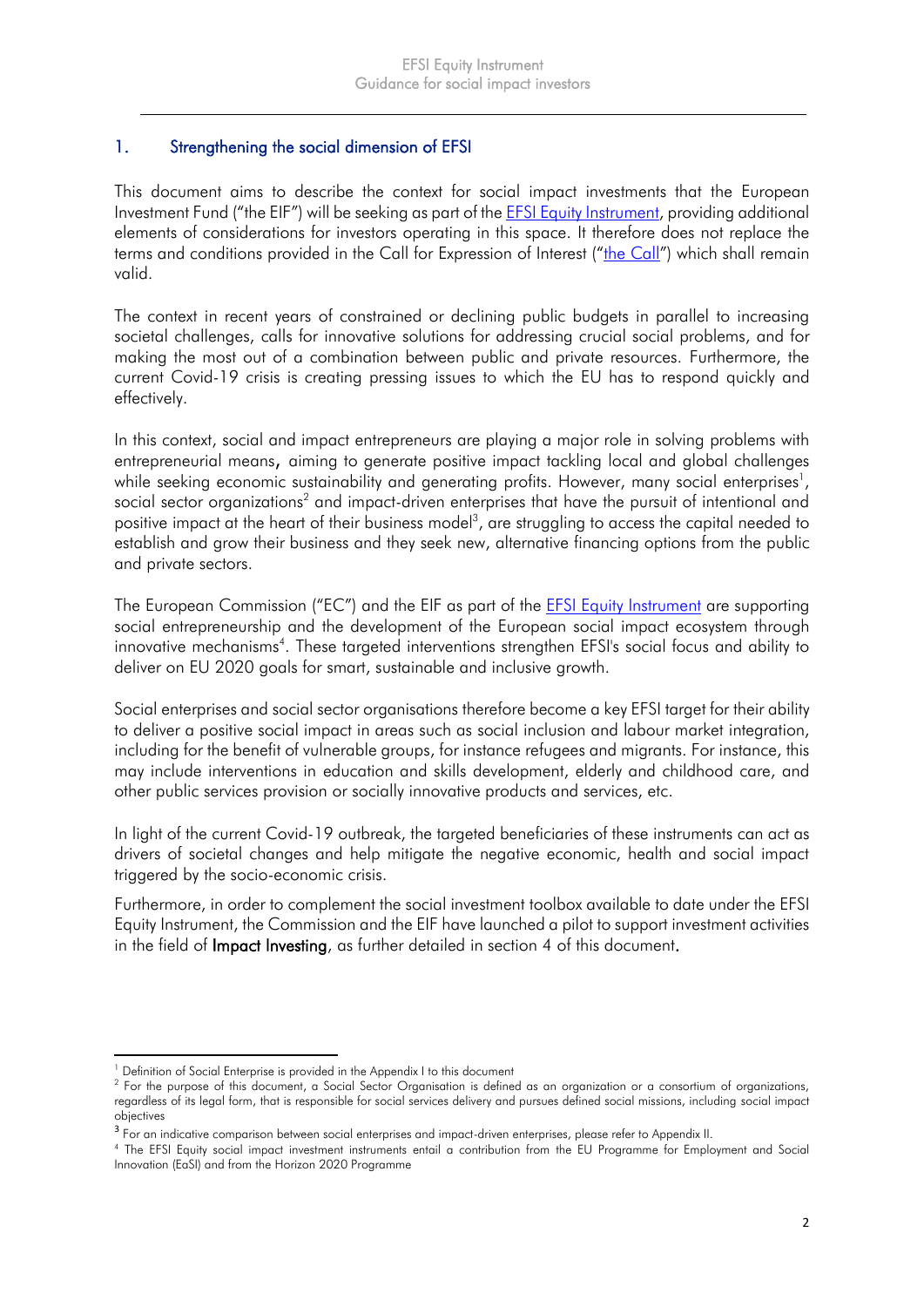### 2. Investment criteria and main requirements<sup>5</sup>

Under EFSI Equity, the EIF aims to implement social impact instruments that are mutually complementary and cover several types of financial intermediaries, final recipients and market segments. The chart below provides for an indicative overview of the available delivery modes of the EFSI Equity Instrument according to a stage perspective.



Figure 1. EFSI Equity Instrument for impact

To receive social impact financing under EFSI Equity Instrument, financial intermediaries shall observe/acknowledge certain criteria, such as:

- **Prioritising investments in Social Enterprises, dedicating ideally a majority of its invested** amount, or
- Fostering investments in the field of Impact Investing<sup>6</sup>
- Being established or operating in at least one of the EU Member States
- Committing to invest at least 2 times the EFSI Equity Investment size into target final recipients established or operating in one or more EU Member States (in any case up to at least 2/3 of the Financial Intermediary's investable amounts)
- Carrying out activities which should not breach ethical principles or **contravene EIF** [restricted sectors](http://www.eif.org/news_centre/publications/2010_Guidelines_for_Restricted_Sectors.htm?lang=-en)
- Being managed by an independent management team
- Meeting at least one of the EU Value Added indicators<sup>7</sup>

<sup>5</sup>A more comprehensive list of terms and conditions is provided in Annex II and Annex III to the Call

<sup>6</sup>To the scope of this Call, the term refers to an investment approach aimed at generating social benefits to individual stakeholders and the society at large alongside a financial return to the investor. In doing so, impact investing considers social impact accruing to societal stakeholders as an investment objective at least at-par with the financial risk/return profile. Please refer to the Addendum for Impact Investin[g https://www.eif.org/what\\_we\\_do/equity/efsi/call/addendum\\_innovfin\\_impactinvesting.pdf](https://www.eif.org/what_we_do/equity/efsi/call/addendum_innovfin_impactinvesting.pdf)

<sup>&</sup>lt;sup>7</sup> As outlined in Section 4.2 the Call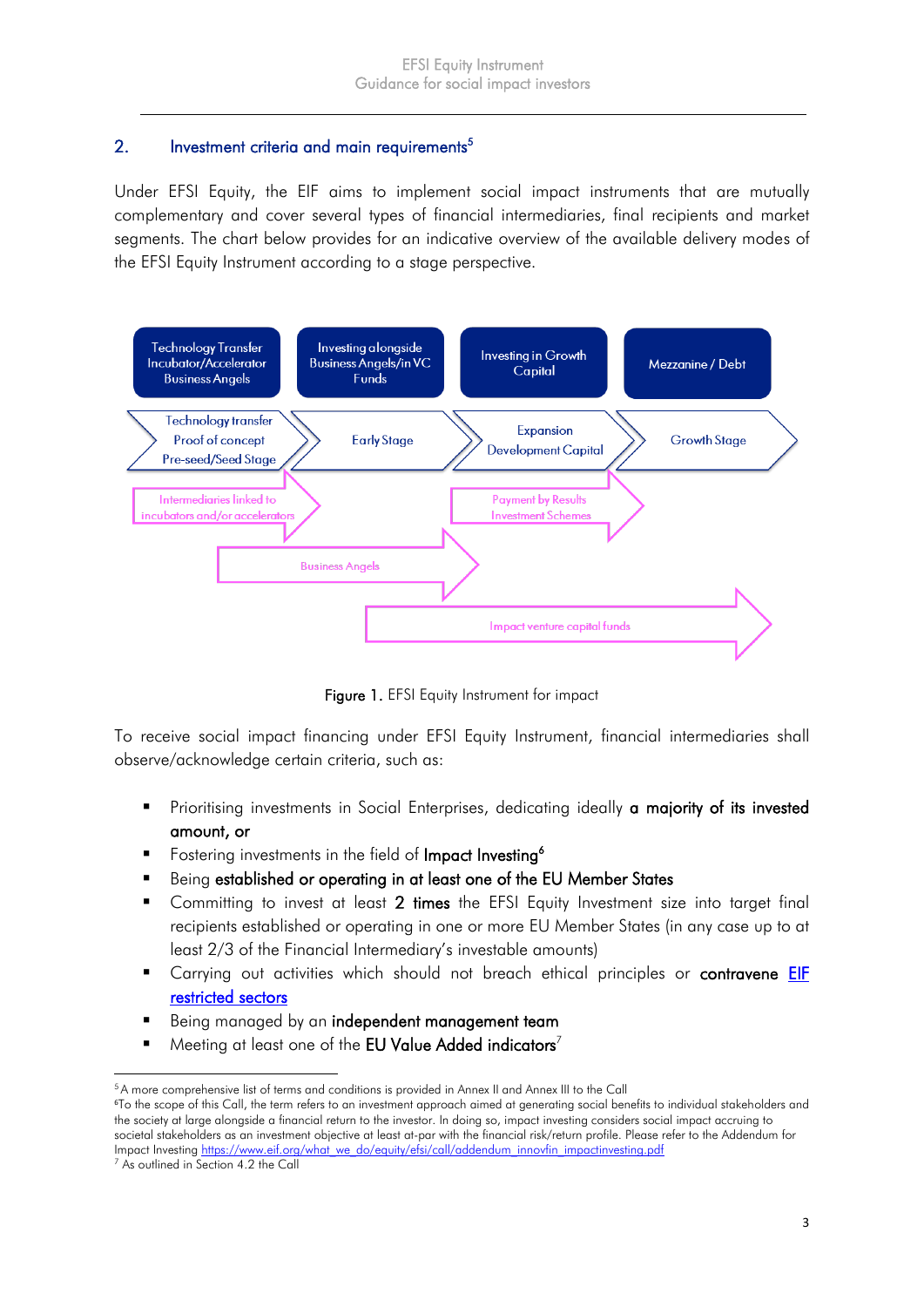- Agreeing to apply a social impact measurement methodology
- Committing to providing on a regular basis data on its underlying investments

The maximum size of a single EIF's investment is limited to **EUR 50m**, representing at least 7.5% up to typically 50%<sup>8</sup> of the aggregate commitments made to the financial intermediary.

All EIF's investment decisions will follow these general steps:

- **Screening**
- **Due Diligence**
- Assessment and approval in accordance with EIF's internal assessment and decision making rules
- **Negotiation and signature**

Prior to entering into a transaction, the selected investment proposal to be funded under the EFSI Equity Instrument shall be submitted by the EIF to its relevant decision making bodies for approval and shall be subject to such prior approval before finalising the contractual negotiation process with the financial intermediary.

## 3. EFSI Equity - existing social impact investment instruments

Under the [EFSI Equity](http://www.eif.org/what_we_do/efsi/equity/index.htm) Instrument, three main types of social impact investment instruments targeting financial intermediaries are brought together:

- **Investments in or alongside Financial Intermediaries linked to incubators, accelerators,** and/or that provide incubation services $\degree$
- **Investments alongside Business Angels or investments in BA Funds**
- Payment-by-Results/Social Impact Bond investment scheme



Figure 2. EFSI Equity social impact investment instruments

These types of investments will be made out of the two windows creating the EFSI Equity Instrument, namely the Early Stage and the Expansion and Growth Stage windows, either individually or by pooling resources from the two strands for multi-stage investments. The terms and conditions outlined in Annex III and Annex II to the Call respectively will therefore apply.

<sup>8</sup> However, subject to EIF's analysis, EIF's investment may constitute up to 100% of the total commitments

<sup>&</sup>lt;sup>9</sup> Such as professional consulting, coaching, mentorship, business advice, networking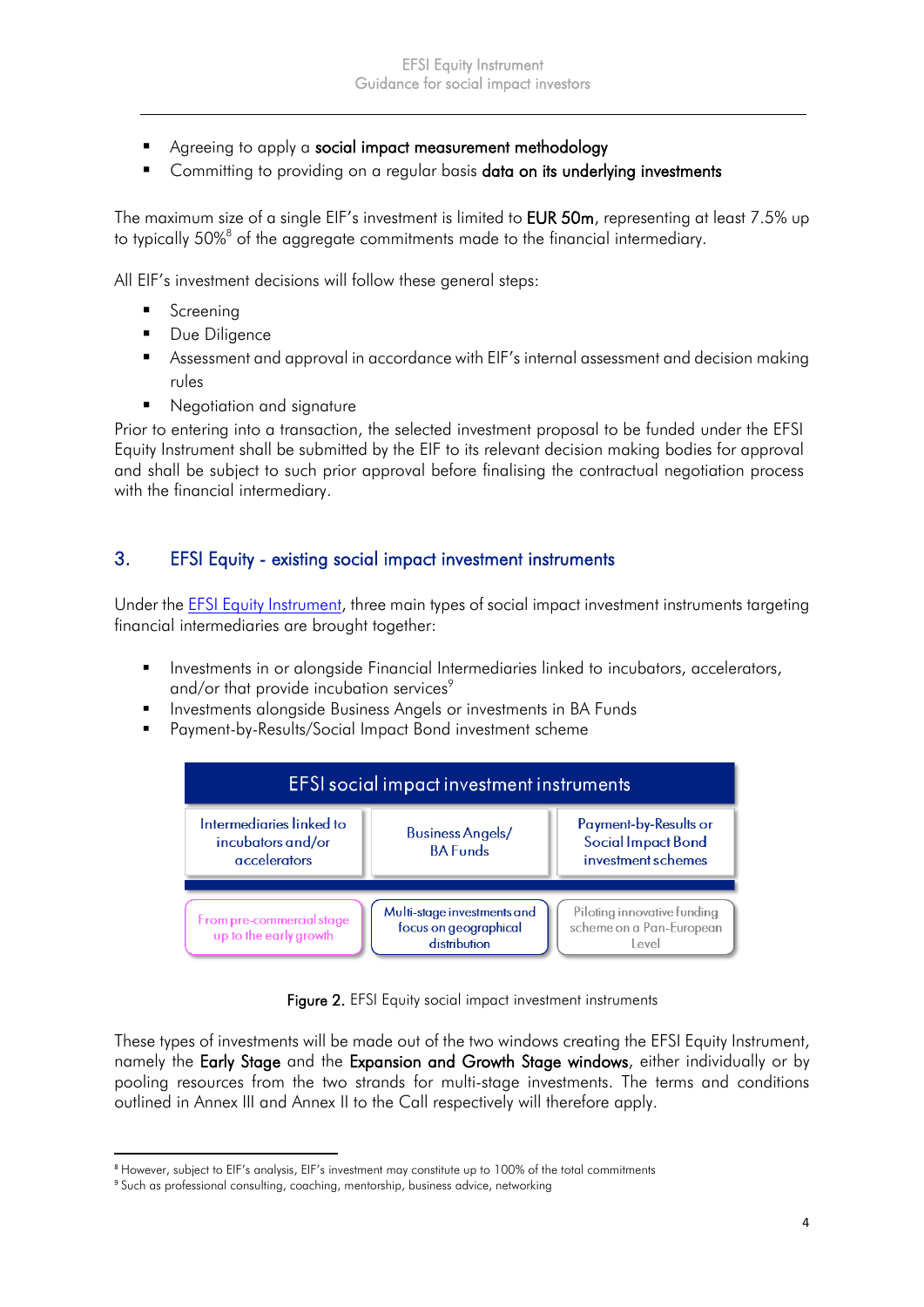The parties EIF will seek to co-operate with shall pursue a clear strategy aiming at delivering social impact, where Social Impact is defined as the positive change in social terms, induced through the business activity or service provision of a Social Enterprise or Social Sector Organisation.

The three instruments are mutually complementary and cover a large spectrum in terms of financial intermediaries, final recipients and market segments targeted.

Ultimately, EFSI will therefore enable the piloting of a number of innovative instruments in support of social enterprises and social innovation. As part of its policy objective in this area, the EC aims to support also smaller investments for the benefit of Social Enterprises, including those with initial investments of up to EUR 500,000.

|                              | Investment in or alongside<br><b>Financial Intermediaries linked</b><br>to incubators/accelerators                                                        | Investment alongside Business<br>Angels or in BA Fund                                                                                                     | <b>Payment-by-Results</b>                                                                                                                                                 |
|------------------------------|-----------------------------------------------------------------------------------------------------------------------------------------------------------|-----------------------------------------------------------------------------------------------------------------------------------------------------------|---------------------------------------------------------------------------------------------------------------------------------------------------------------------------|
| Type of investments scheme   | Investment or co-investment<br>scheme                                                                                                                     | Investment or co-investment<br>scheme                                                                                                                     | Investment or co-investment<br>scheme                                                                                                                                     |
| Type of counterpart          | Typically venture capital funds<br>linked to incubators,<br>accelerators, and/or that<br>provide incubation services to<br><b>Social Enterprises</b>      | Typically business angels or<br>business angels funds targeting<br><b>Social Enterprises</b>                                                              | Typically investors in Payment-<br>by-Results schemes (NPIs, PbR<br>manager or arranger, etc.)                                                                            |
| Type of underlying products  | Long term risk capital<br>investments in the form of<br>equity, preferred equity, Hybrid<br>Debt-Equity Instruments, other<br>type of mezzanine financing | Long term risk capital<br>investments in the form of<br>equity, preferred equity, Hybrid<br>Debt-Equity Instruments, other<br>type of mezzanine financing | Long term risk capital<br>investments in the form of<br>equity, preferred equity, Hybrid<br>Debt-Equity Instruments, other<br>type of mezzanine financing,<br>and/or debt |
| Type of target beneficiaries | <b>Primarily Social Enterprises</b><br>established or operating within<br>the EU ranging from pre-<br>commercial stage up to early<br>growth stage        | <b>Primarily Social Enterprises</b><br>established or operating within<br>the EU ranging from seed<br>stage up to expansion stage                         | Social Enterprises and Social<br><b>Sector Organizations</b><br>established or operating within<br>the EU                                                                 |

Figure 3. Summary key terms of EIF's investment under EFSI Equity social impact investment instruments

# 3.1. Investments in or alongside Financial Intermediaries linked to incubators and/or accelerators

Incubators and accelerators play an important role in giving social entrepreneurs access to advice, capital, mentors, and potential investors to kick start their social business.

Incubators and accelerators are a good gateway to provide financing to Social Enterprises in their pre-seed/early stage, not investment ready yet for social impact funds.

Through EFSI Equity Instruments, the EIF seeks investments in intermediaries linked to incubators, accelerators, and/or that provide incubation services whose primary objective is to support and accelerate the growth and success of new and start-up Social Enterprises during their early months or years through an array of business support resources and services. Financial intermediaries are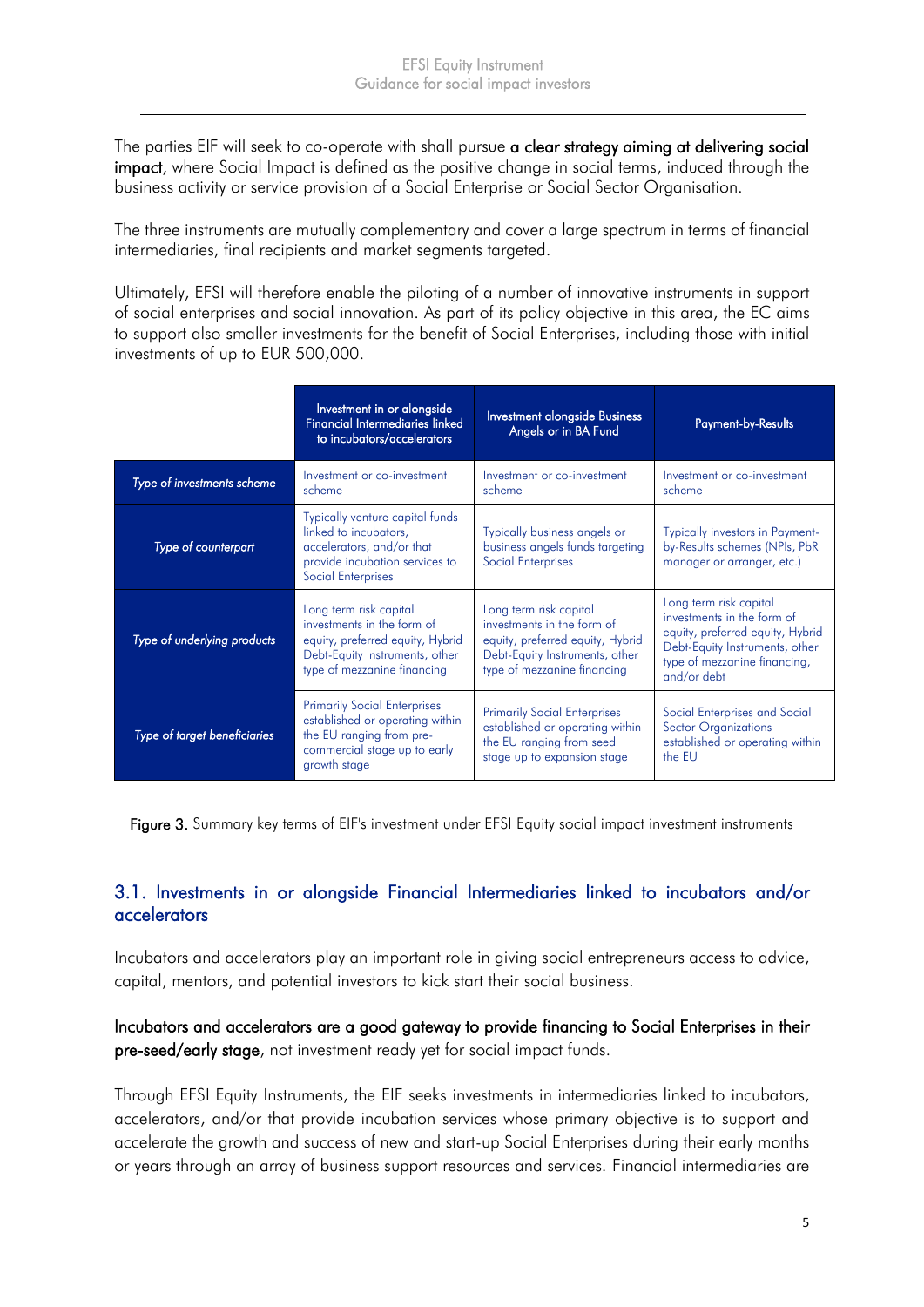typically venture capital funds or funds directly linked to incubators, accelerators, and/or that provide incubation services.

In order to be considered eligible for receiving investments and business support, Social Enterprises shall meet the requirements set-out in the Appendix I and shall be established or operating within the EU28.

Investment opportunities will be evaluated according to the principles set-out in the Call, with particular focus on the management team's track record, the strategy, the pipeline and the ability to achieve social impact.



The EIF typically ranks at least pari passu with the other investors<sup>10</sup>.

Figure 4. Investments in or alongside Financial Intermediaries linked to incubators/accelerators, and/or that provide incubation services

# 3.2. Investments alongside Business Angels (or in BA Funds)

Business Angels are another source of funding for young ventures, in the earliest stages of their existence and outside the realm of venture capital funds, due to a typical venture capital fund's inability to accommodate a large number of small and very early stage deals. Business Angels are showing an increasing interest in investments oriented towards generation of social impact, playing an important role in providing risk capital as well as contributing to economic growth.

The EIF will seek primarily co-investments with Business Angels, namely with private individuals or non-institutional investors who invest primarily into Social Enterprises at seed, early stage as well as expansion and growth stage that at the core of their business model pursue social impact.

<sup>10</sup>However, subject to EIF's analysis, asymmetric risk-sharing may apply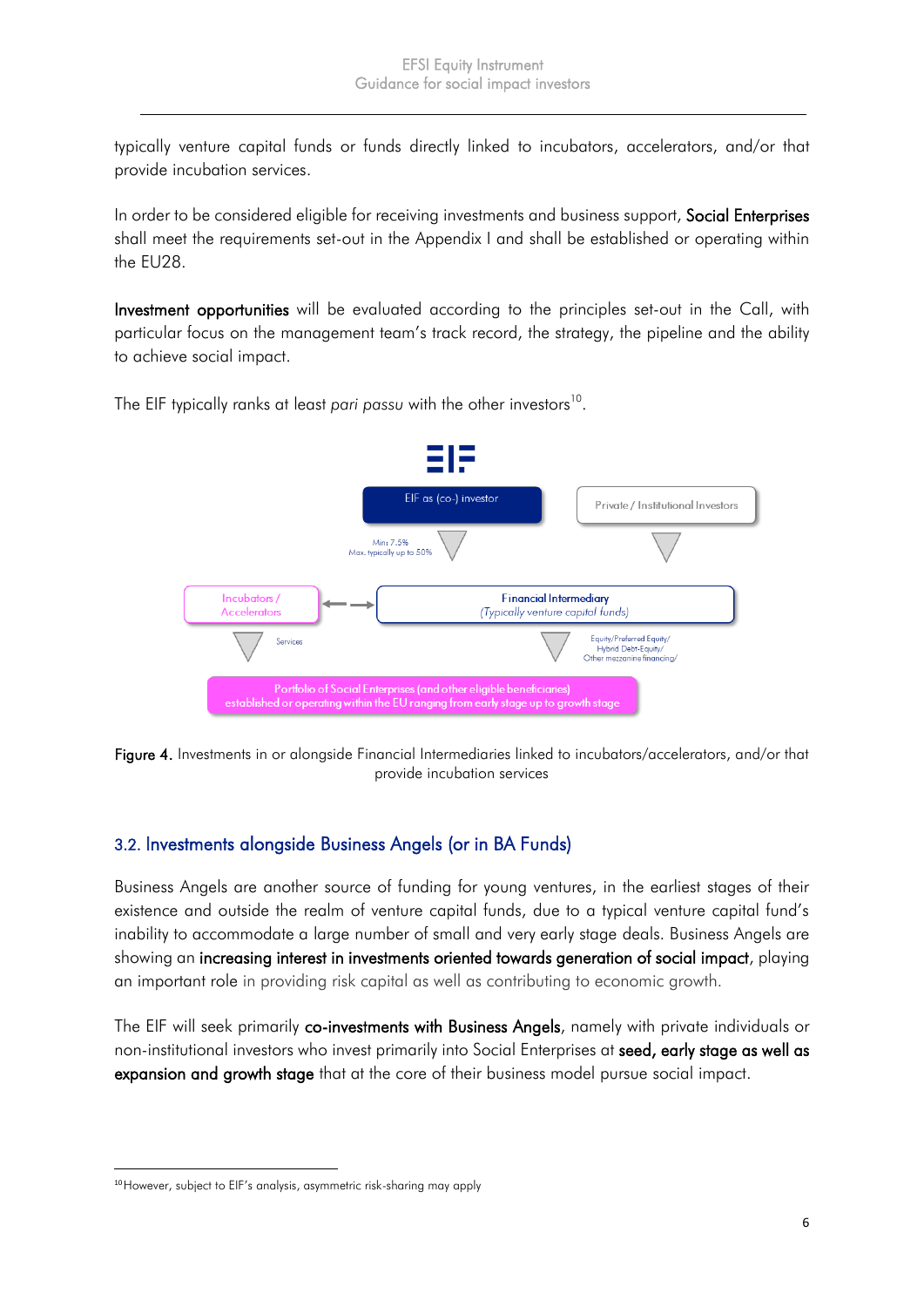Business Angels can support Social Enterprises via long term risk capital investments in the form of equity, preferred equity, hybrid debt-equity, and other type of mezzanine financing.

Moreover, under this instrument investments with business angel funds are also envisaged.

The EIF shall rank at least *pari passu* with the other investors.



Figure 5. Typical Co-investment structure with Business Angels

# 3.3. Payment-by-Results<sup>11</sup>

Public authorities in particular are facing challenges in dealing with social issues due to limited budgets. There is especially a clear underinvestment in financing prevention actions. As a consequence, the implementation of outcome-based commissioning is an increasingly applied method of contracting third parties. Payment-by-Results ("PbR") are a form of outcome-based commissioning and a good alternative source of funding for social missions, representing "good value for money" since no funding will be disbursed unless success is achieved.

The implementation of PbR instruments is recommended in particular when: (i) policy areas in which target groups of the desired social intervention can be easily identified; (ii) outputs and outcomes can be measured and; (iii) investors are familiar with social enterprises and social affairs.

A typical PbR scheme entails the participation of various actors:

 $\overline{a}$ <sup>11</sup> Payment-by-Results include also Social Impact Bonds investment scheme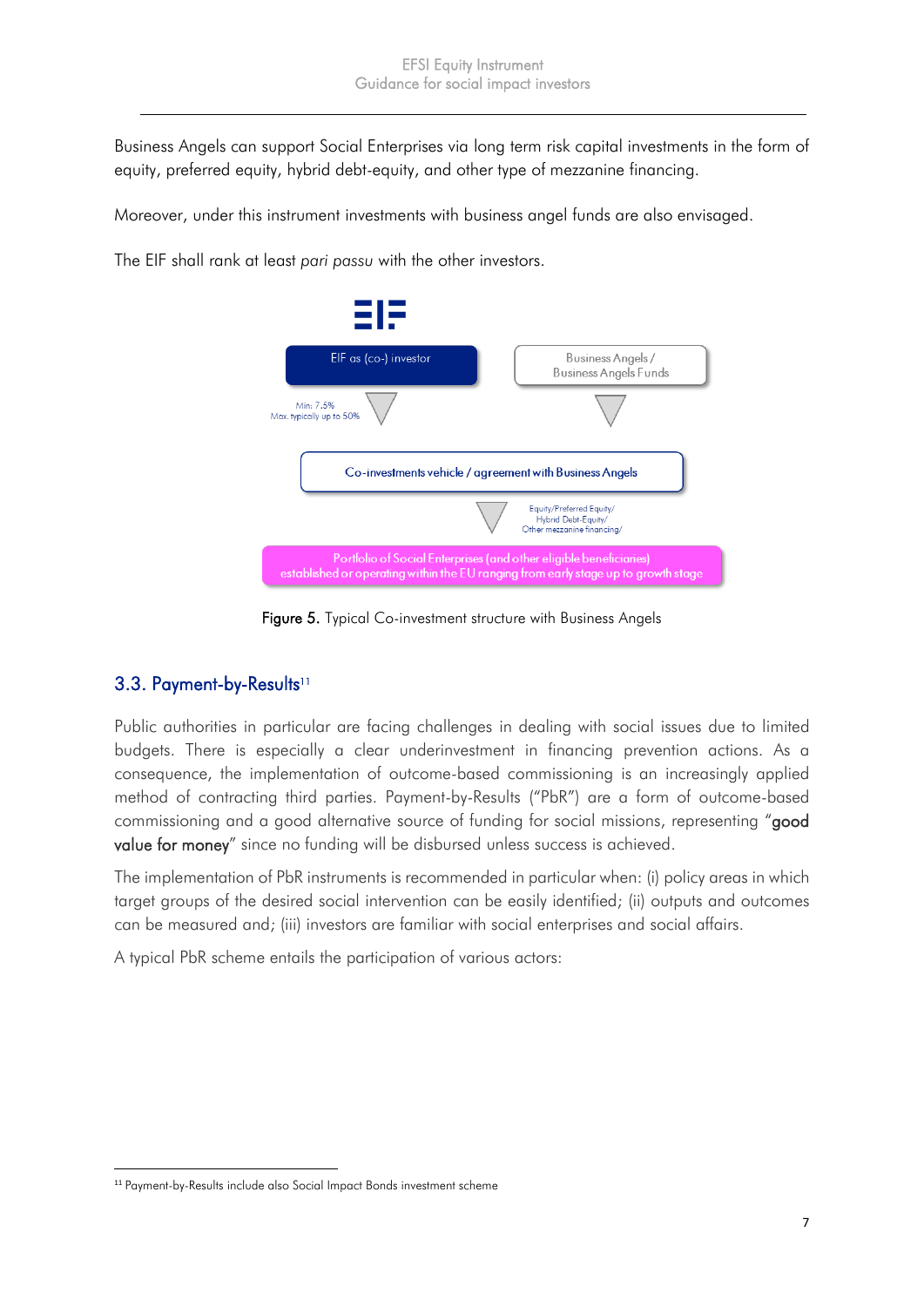

Figure 6. Structure of a Payment-by-Result/Social Impact Bond scheme

Through EFSI, the EC and the EIF will launch a pilot of this new, innovative financial mechanism seeking experienced counterparts for implementing and managing PbR schemes, aiming to:

- Test the use of PbR as instrument for funding Social Enterprises and Social Sector **Organisations**
- Encourage public sector to explore the potential use of PbR instruments for social service delivery, but not in view of substituting the provision of essential social services
- Facilitate knowledge transfer on design, set-up and management of PbR instruments to test market appetite
- Eventually, create investment platforms to overcome market granularity and provide access at scale for institutional investors

Investments into PbR will be typically made via a special purpose vehicle, which provides upfront funding to Social Enterprises and Social Sector Organisations, enabling them to deliver on their social mission.

Taking into account the novelty of the instrument, the EIF will initially seek to support pilot initiatives within the EU, aiming then at scaling up its intervention. The EIF will operate through an intermediated model and therefore it will never enter into direct contractual arrangements with Social Enterprises or Social Sector Organisations.

Each investment or co-investment opportunity entailing one or more PbR projects will be assessed against a set of criteria in line with EIF's process<sup>12</sup>, focusing in particular on:

- Ability to understand the target groups and the social issue being addressed
- Ability to assess the key risks involved in the programme
- Ability to work with local commissioners to generate pipeline and to remedy potential issues during the implementation of the PbR scheme

 $\overline{a}$ <sup>12</sup> Please refer to the Call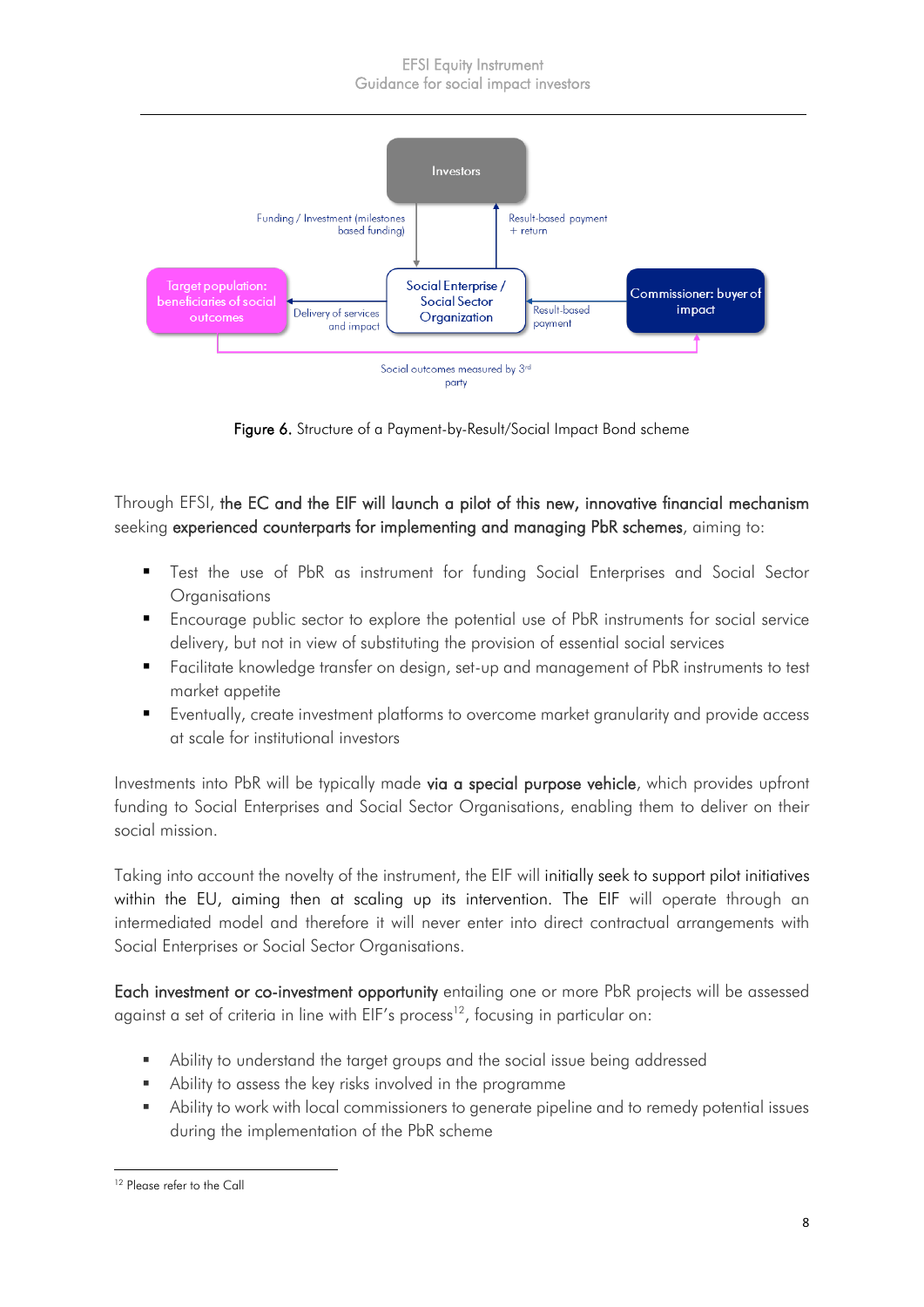Ability to provide capacity building and investment support to the Social Enterprise and/or to the Social Sector Organisation

#### The EIF shall rank at least *pari passu* with the other investors.

The EIF investments into financial intermediaries managing PbR investment scheme are only allowed under the terms outlined in Annex II to the Call.



Figure 7. EFSI - Payment-by-Results investment scheme

# 4. Impact Investing

Through the EFSI Equity Instrument, the Commission and the EIF aim at ensuring a full spectrum investment approach to support financial intermediaries and final recipients at each stage of their development and in a targeted fashion.

With this new pilot-based initiative, the spectrum of interventions under EFSI will be further enlarged by targeting investments into intermediaries, typically impact venture capital funds that, in turn, support enterprises whose business model seeks to generate an intentional and measureable positive impact alongside economic value, and which are managed in an accountable and transparent way. These companies, in order to reach scale, need to be able to fund their development process through market-based models while delivering on their impact mission.

The new EFSI pilot aims at promoting an investment approach whereby environmental and/or social goals are intrinsic to the strategy pursued by the financial intermediary, ensuring accountability for their impact achievement. The pilot will contribute to promote value creation and sustainable finance in the EU investment ecosystem.

By its own nature, impact investing goes beyond ESG practices, as it seeks to generate quantifiable benefits to society through investment instruments that consider social and/or environmental impact as an investment criterion at least at-par with the financial risk/return profile.

However, given their sensitivity to societal issues in their very investment strategy, impact venture capital funds typically attribute a higher degree of importance to overall ESG criteria than mainstream VC fund managers do.

Applicable investment criteria are set-out in the Annex II to the Call and in the Addendum to the Call.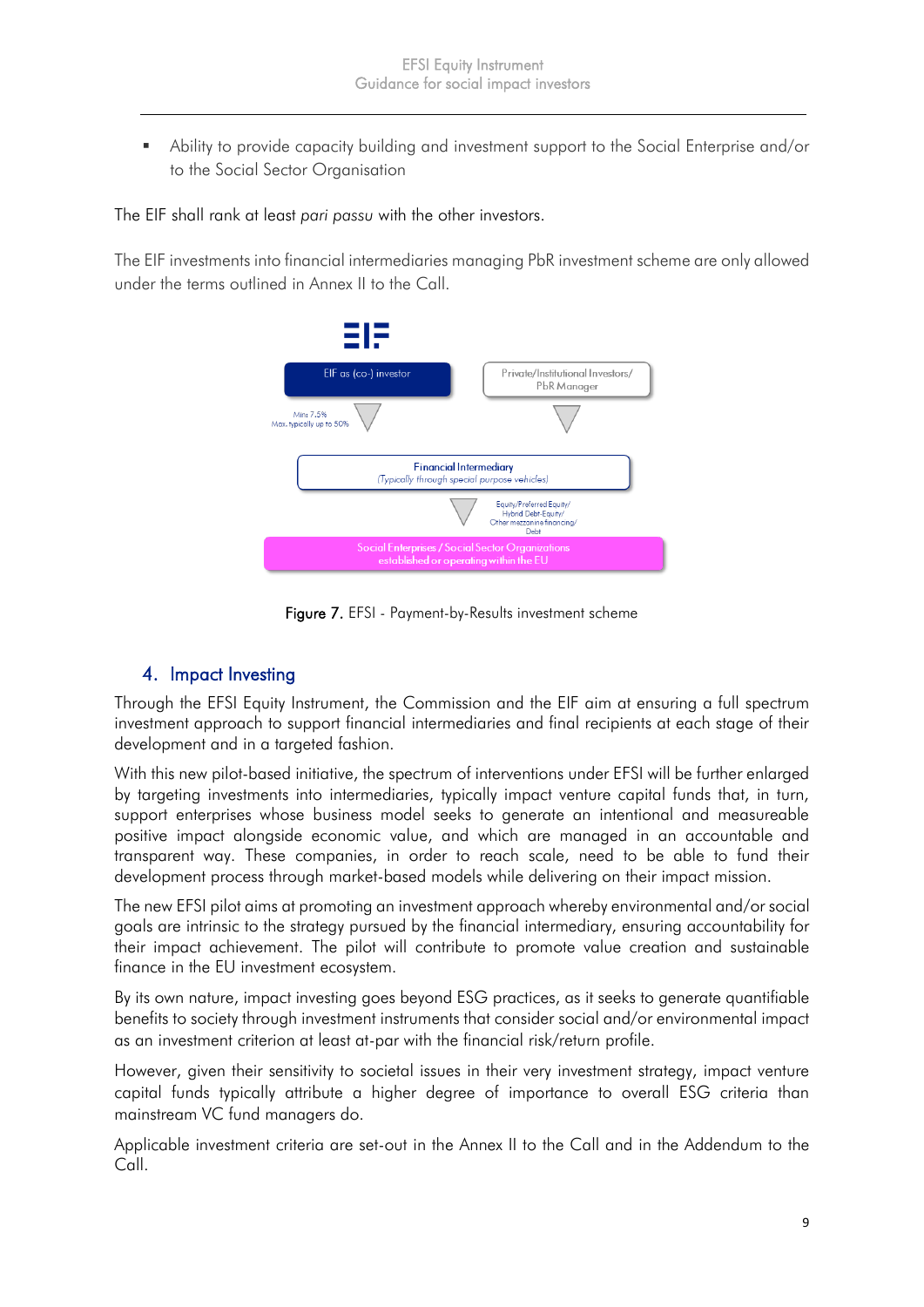

Figure 8. Investments into impact venture capital funds

# 5. How to apply

Interested parties seeking to become financial intermediaries under EFSI Equity and seeking social impact investments shall apply following the procedures outlined in the Call.

For further information, please send an email to  $e$ fsi equity@eif.org specifying that the query relates to the EFSI Equity investment instruments.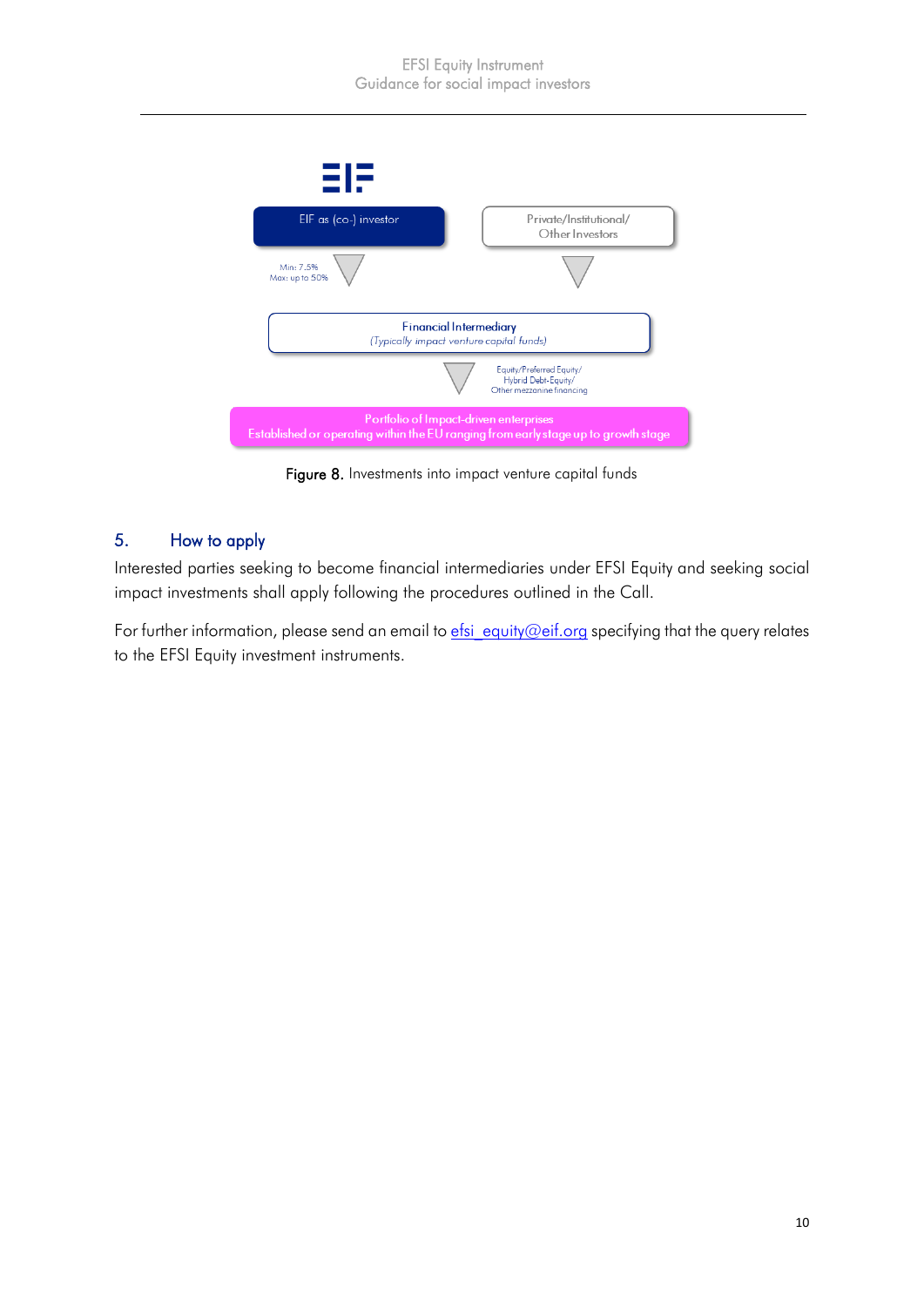# Appendix I

## Social Enterprise Guidance Note

The definition of Social Enterprise is based on three key pillars: the entrepreneurial, the social and the governance dimensions, which are further explained in the sections below.

#### Definition of Social Enterprise

Means an undertaking, regardless of its legal form, which:

- in accordance with its articles of association, statutes or with any other legal document by which it is established, has as its primary objective the achievement of measurable, positive social impacts rather than generating profit for its owners, members and shareholders, and which:
	- a. provides services or goods which generate a social return; and/or
	- b. employs a method of production of goods or services that embodies its social objective;
- uses its profits first and foremost to achieve its primary objective and has predefined procedures and rules covering any distribution of profits to shareholders and owners that ensure that such distribution does not undermine the primary objective; and
- is managed in an entrepreneurial, accountable and transparent way, in particular by involving workers, customers and stakeholders affected by its business activities.

#### 1. Entrepreneurial dimension

Criterion: whether the organisation is engaged in continuous economic activity, i.e. in a continuous activity of production and/or exchange of goods and/or services.

This distinguishes the social enterprise from traditional non-profit organisations / social economy entities (pursuing a social aim and generating some form of self-financing, but not necessarily engaged in regular trading activity).

According to COM Regulation 800/2008 and the court ruling Case C-205/03 P FENIN vs. Commission, an enterprise or 'undertaking' is any entity engaged in an economic activity, regardless of its legal status and the way it is financed.

There is no limitation as to the legal form of the social enterprise. A social enterprise could take the form of a traditional company with equity, a cooperative, a foundation, an association, an NGO, etc. It can also be an individual on condition that he/she signs a binding self-declaration.

#### 2. Social dimension

#### a) Primary social aim

Criterion: whether the organisation delivers public/societal benefit

The key element that distinguishes a social enterprise from other types of undertakings is the purpose of the enterprise creating social value. When the primary objective of the organisation is the achievement of a long-lasting social impact (i.e. the solution of a social or environmental problem), the enterprise can be labelled as Social Enterprise.

Having a social mission as the primary goal, alongside the creation of economic value makes the difference between social enterprises and companies that achieve a positive social impact incidentally, or that have a plan for Corporate Social Responsibility, but whose primary objective is different (i.e. exclusively financially oriented).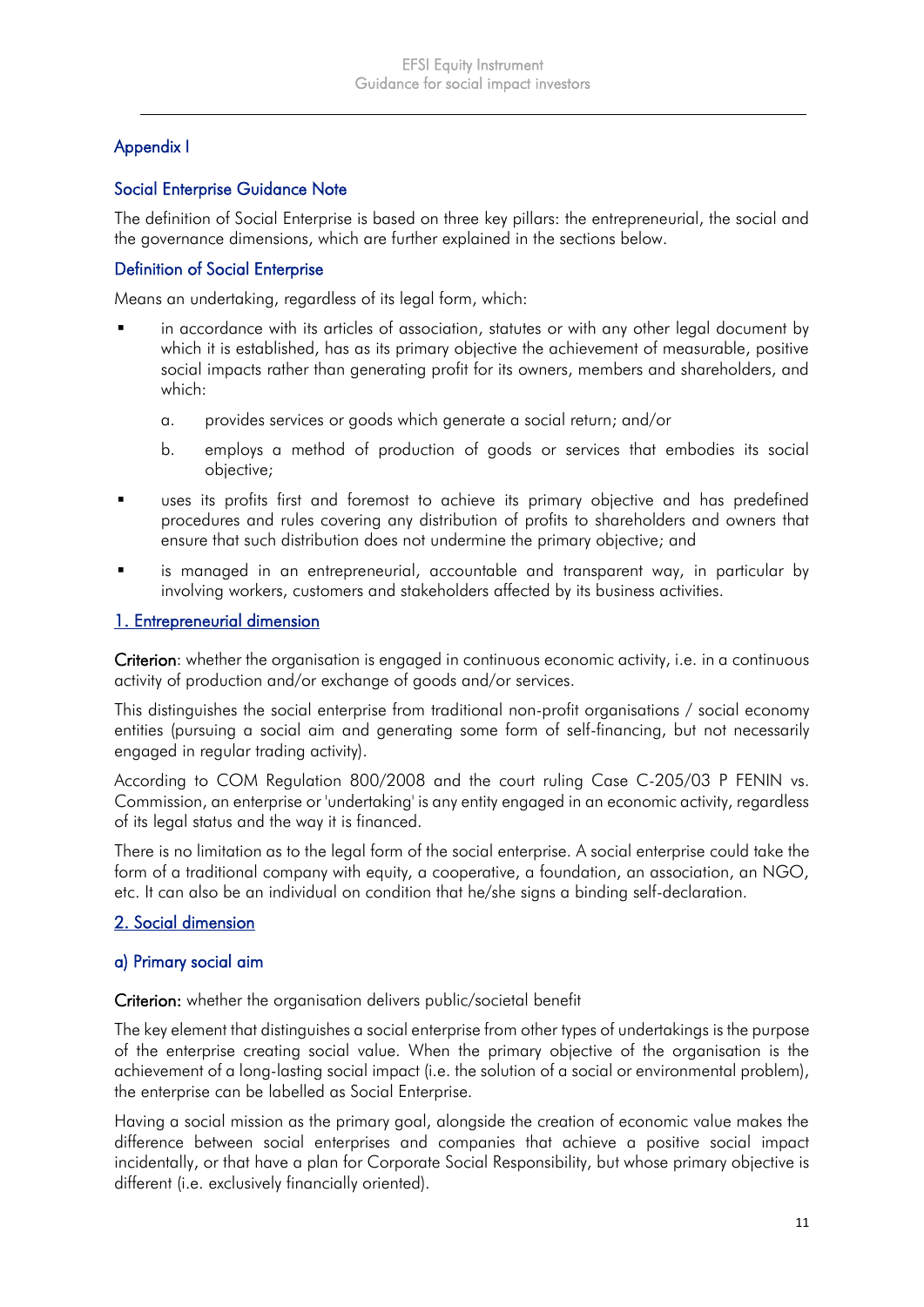The social mission of the social enterprise shall be either mentioned in the constitutional documents, or in any corporate documents or clarified by means of a written declaration of the social enterprise.

## b) Ways of delivering the social aim

Social impact can be achieved in several ways, for example:

#### **EXECT** Services or goods which generate a social return

A social impact can be achieved if services or goods are addressed to persons in a situation of social exclusion, disadvantage or marginalisation, or that are vulnerable, for example affordable housing, equality and empowerment, migrants' integration etc., or if the enterprise provides goods or services directed at society at large having a pre-emptive purpose that aims at reducing the possibility of the appearance of damage in the future, for instance in the field of early childhood education and care, active employment, health education and disease prevention and life-long learning, sustainable development, etc.

### **•** Methods of production that embody the social aim

This is the case, for instance, where the main purpose of the enterprise is to provide people that are in a situation of exclusion, disadvantage, marginalisation or that are vulnerable, with a job or to integrate these persons in any form in the labour force. This should not occur incidentally.

## 3) Governance dimension

### a) Profits used for the social impact

Criterion: whether an appropriate share of the social enterprise's profits is used for the achievement of the social objective.

An appropriate share of profits and other financial resources will be mainly reinvested or used with a view to ensuring the social value creation and improving the economic activities of the company.

If profits can be distributed:

- The Social Enterprise must have achieved a substantial part or all of the ex-ante defined impact;
- The Social Enterprise must have defined clear rules on the distribution of profit.

#### b) Social impact measurement

Criterion: whether the organisation has in place a system for measuring and reporting its social impact to stakeholders.

It is recommended that social enterprises comply with the following requirements:

- provide an explanation of outcomes and impact being targeted, for whom, and how they will be achieved; submit to the finance provider, a proposal for the measurement of the achievement of those outcomes (and that impact), unless such proposal is made by the finance provider;
- provide regular reports (preferably annually, but at least every two years) to the finance provider, of outcomes and impact achieved, using the measurement frameworks and indicators agreed with the finance provider;
- **a** agree with the finance provider, any changes, if any, after reconsidering, regularly, whether the measurement framework and indicators are appropriate.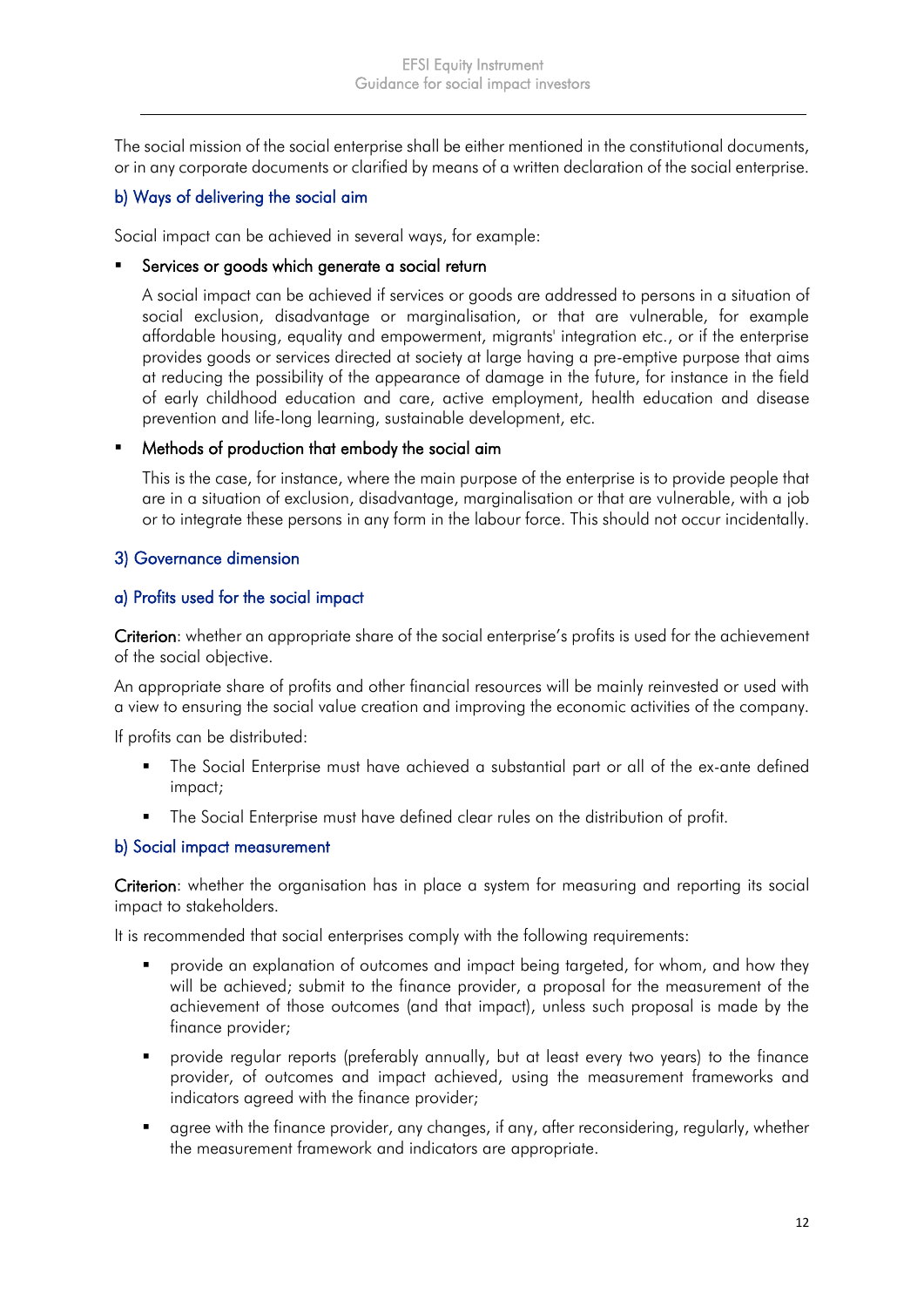## Appendix II

#### Main characteristics of the Social Enterprises<sup>13</sup> and impact-driven enterprises<sup>14</sup>

A key objective of the EFSI pilots is to support a nascent ecosystem of organisations engaged in impact investing. The ecosystem includes a variety of actors, acting under different legal forms and diverse regimes across the EU. This annex provides some clarifications in that regard.

The primary goal of "Social Enterprises" and "impact-driven enterprises" supported by the EFSI Equity Instrument is the achievement of long-lasting social impact for the society at large in an entrepreneurial way. These enterprises differ from traditional enterprises given their intentional, tangible and demonstrated focus on creating social value. However, both groups rely on specific features, which in turn trigger the interest of different investors' profiles and therefore require financial support from different, yet complementary, EU policy instruments.

The table below aims to provide an overview, on an indicative basis, of the main features of the type of enterprises targeted, amongst others, under the EFSI Equity Instrument.

| Feature           | Social Enterprises as defined in the EaSI regulation                                     | Impact-driven enterprises                                                                                                                                                                                               |
|-------------------|------------------------------------------------------------------------------------------|-------------------------------------------------------------------------------------------------------------------------------------------------------------------------------------------------------------------------|
| Target Group      | Enterprises created to generate social returns (social benefits)<br>first and foremost.  | Enterprises offering entrepreneurial solutions to one or more societal<br>issues. They aim to generate social benefits to individual stakeholders<br>and the society alongside a financial return to their investor(s). |
| Primary objective | The achievement of measurable, positive social impact rather<br>than generating profits. | The achievement of measurable, positive social impact alongside the<br>generation of a financial return                                                                                                                 |
| Mission           | Enshrined in the social enterprise statutes.                                             | Enshrined in their article of associations or other corporate documents,<br>including commercial documents.                                                                                                             |

<sup>13</sup> As defined in the Regulation for the EU Programme for Employment and Social Innovation (EaSI)

<sup>&</sup>lt;sup>14</sup> Without prejudice to a different naming convention